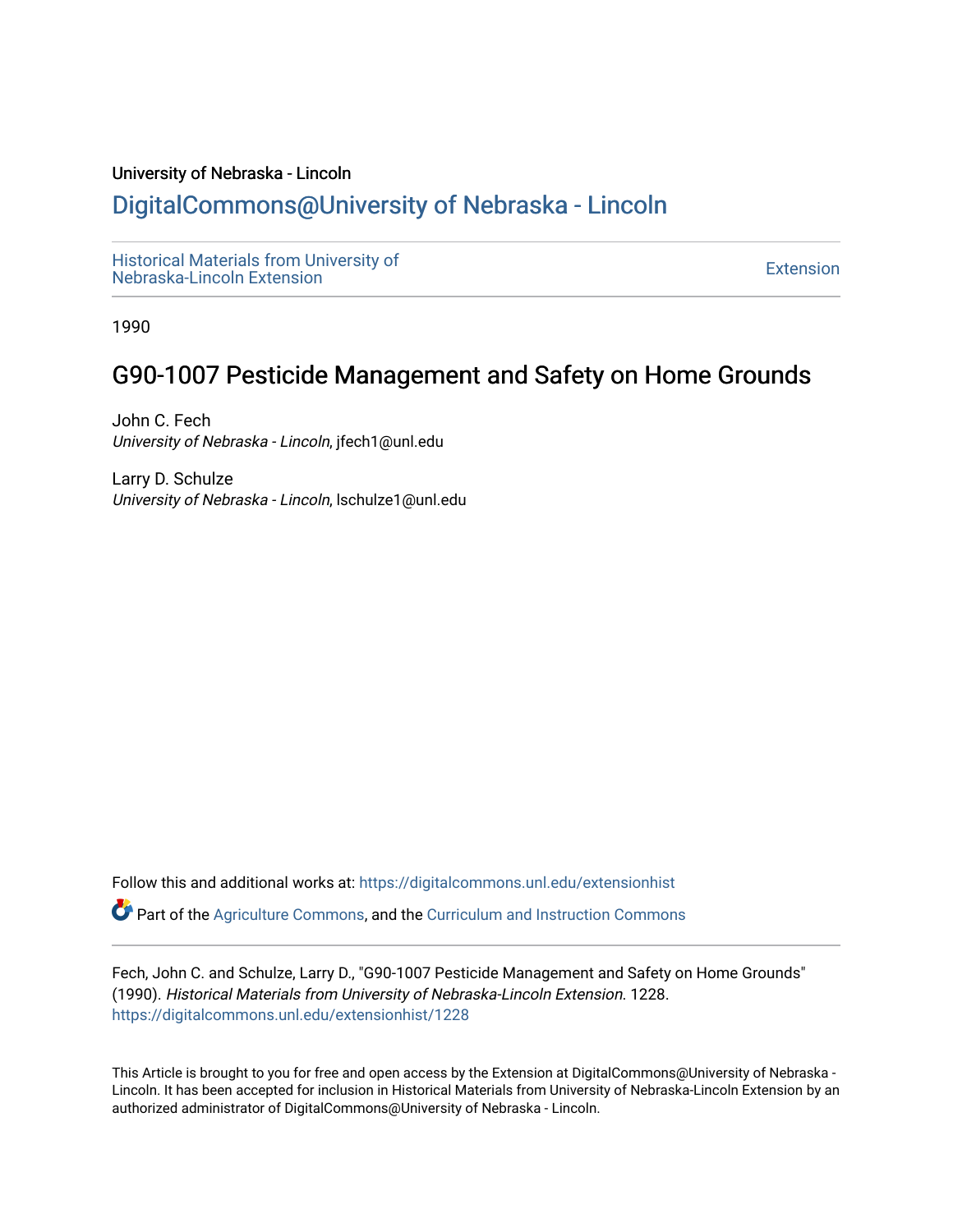

# **Pesticide Management and Safety on Home Grounds**

**Pesticides can be valuable tools in controlling lawn and garden pests. They must be used according to the label, with regard for the safety of people and animals.**

> *John C. Fech, Extension Agent, Horticulture Larry D. Schulze, Extension Pesticide Coordinator*

- Pest Control Strategy
- Pesticide Guidelines
- Pesticide Exposure
- Personal Protective Equipment
- Pesticide Application Equipment
- Protect the Environment
- Mixing and Applying Pesticides
- $\bullet$  The Applicator is the Key

Pest infestations often develop in lawns or gardens, damage lawns and ornamentals, and reduce the attractiveness of the home setting. When an infestation occurs, gardeners can reach a decision in pest management by answering the following questions: What is the pest? Is the pest causing unacceptable damage? Are controls needed? What pest control method(s) should be used?

There are several methods of pest control. The main methods of pest control and some examples for each are: cultural *(cultivation, mulching, rotation)*, biological *(natural predators)*, mechanical *(trapping, vacuuming)*, sanitation *(pest-free seeds)*, and chemical *(pesticides)*.

![](_page_1_Picture_15.jpeg)

This NebGuide concentrates upon the management and safety of pesticides for pest control on home grounds. An understanding of pesticide management by the applicator helps ensure safe and effective use of these products.

It is important to understand the meaning of the word "pesticide." It is a general term, referring to any substance or mixture of substances that destroys pests, controls their activity

or prevents them from causing damage. Some pesticides either attract or repel pests. Others regulate the growth of plants or animals.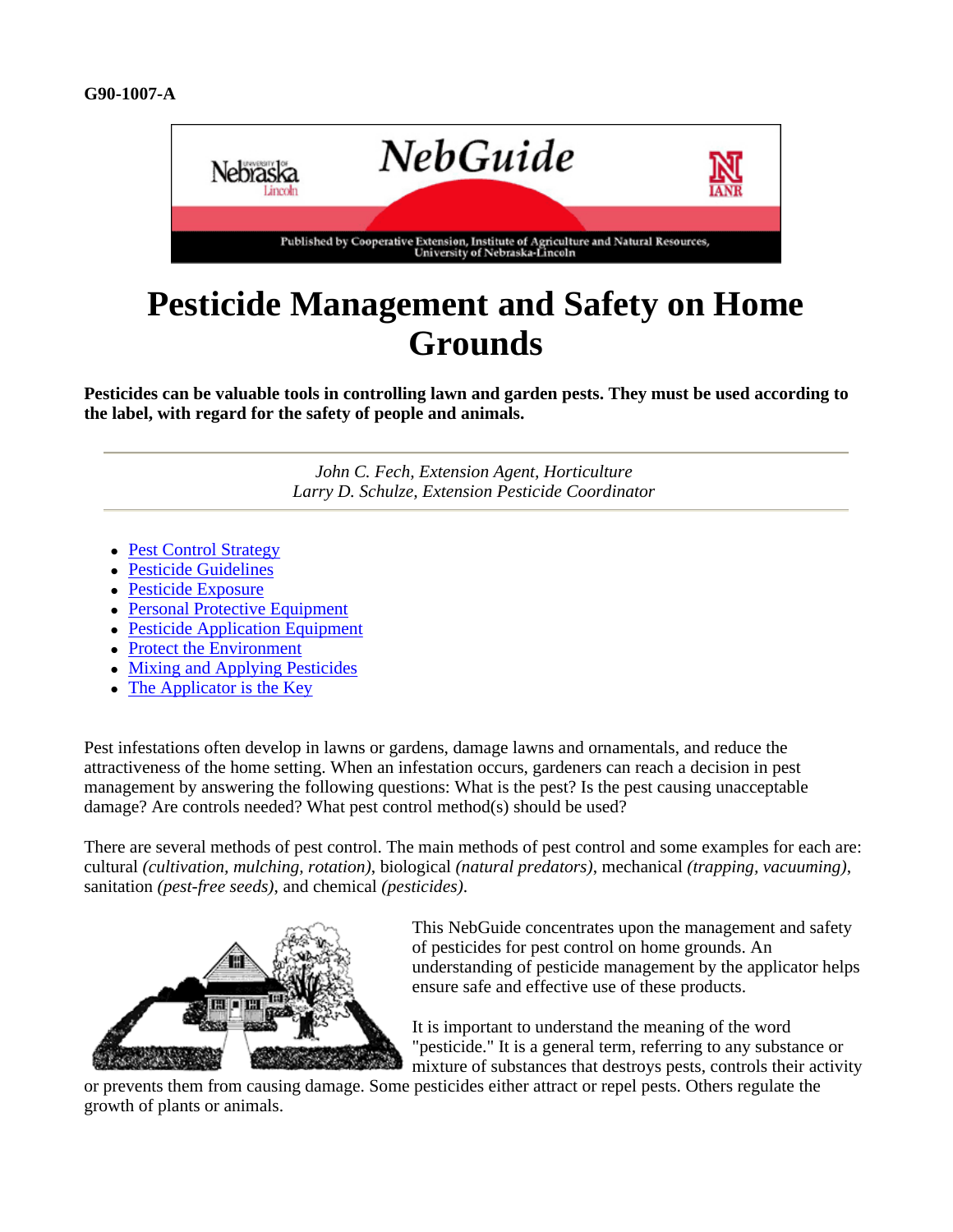As there are many types of pests, there are many kinds of pesticides. Insecticides control insects, herbicides control weeds, fungicides control fungi, rodenticides control rodents and so on.

#### **Pest Control Strategy**

Proper pesticide selection begins with identifying the pest. Don't panic just because a strange insect is present. Most insects are harmless and pose no threat. If help is needed to identify an insect, weed or disease, consult an Extension agent, garden center/lawn care personnel, or use library references.

After the pest is identified, determine if the number of pests or their damage warrants the use of a pest control method. This will vary with the plant species and pest involved. Use a control method only when it will prevent the pest from causing more damage than it is reasonable to accept.

A good question to ask is: Will there be enough damage from these pests to justify a pesticide application yes or no? For example, yellow nutsedge can be quite disruptive to turf, causing reduced uniformity and density, resulting in decreased aesthetic appeal and ability to prevent soil erosion. If the nutsedge infestation is sufficiently disturbing, identify and evaluate all available control methods. Hand pulling or use of postemergence herbicides are possibilities.

In this case, pulling individual plants requires only an inconsequential effort, but is not a good choice because pulling tends to increase the weed population due to inherent establishment mechanisms of nutsedge. The other options are much more viable.

A nonselective postemergence herbicide such as glyphosate (Roundup, Kleenup) followed by renovation can be used if more than 40-50 percent of the turf is nutsedge. If less is present, selective postemergence herbicides such as bentazon (Basagran) or methanearsonate (DSMA, MSMA) can be applied.

The presence of ash aphids on an ash tree is a second example. The level of aphid infestation can be quite high, but chemical control of the aphids is rarely required. If an insecticide is applied, it is usually for cosmetic purposes only, and not for an economic concern.

**The best pesticide choice is one which provides the maximum reduction of a pest population while causing a minimum amount of environmental damage.** For example, in attempting to control cabbage worms in the garden, possible solutions include synthetic substances such as malathion or carbaryl (Sevin) as well as a naturally-occurring disease organism called *Bacillus thuringiensis* (Bt). Bt is quite effective against cabbage worms and is safe to the environment.

#### **Pesticide Guidelines**

**Read the pesticide label.** This cannot be overemphasized. Labels list the registered site or location for use, pests controlled, active ingredients, directions for use, precautions, protective equipment needs, and storage and disposal information. Read and follow label directions for proper use of a pesticide.

Any use of a pesticide that violates statements on the label is illegal. This law applies to everyone, including commercial applicators, and is intended to prevent the misuse of pesticides. Apply pesticides only to a site (lawn, ornamental, vegetable, etc.) that is identified on the label. More information on label components is available in NebGuide G89-937, *The Pesticide Label*.

**The Risk Formula.** Certain risks are inherent in life. Some are more acceptable than others. The risk in handling and using pesticides is manageable. The risk is a function of product toxicity and the potential for personal exposure. The Risk Formula is:

**Risk = Toxicity x Exposure.**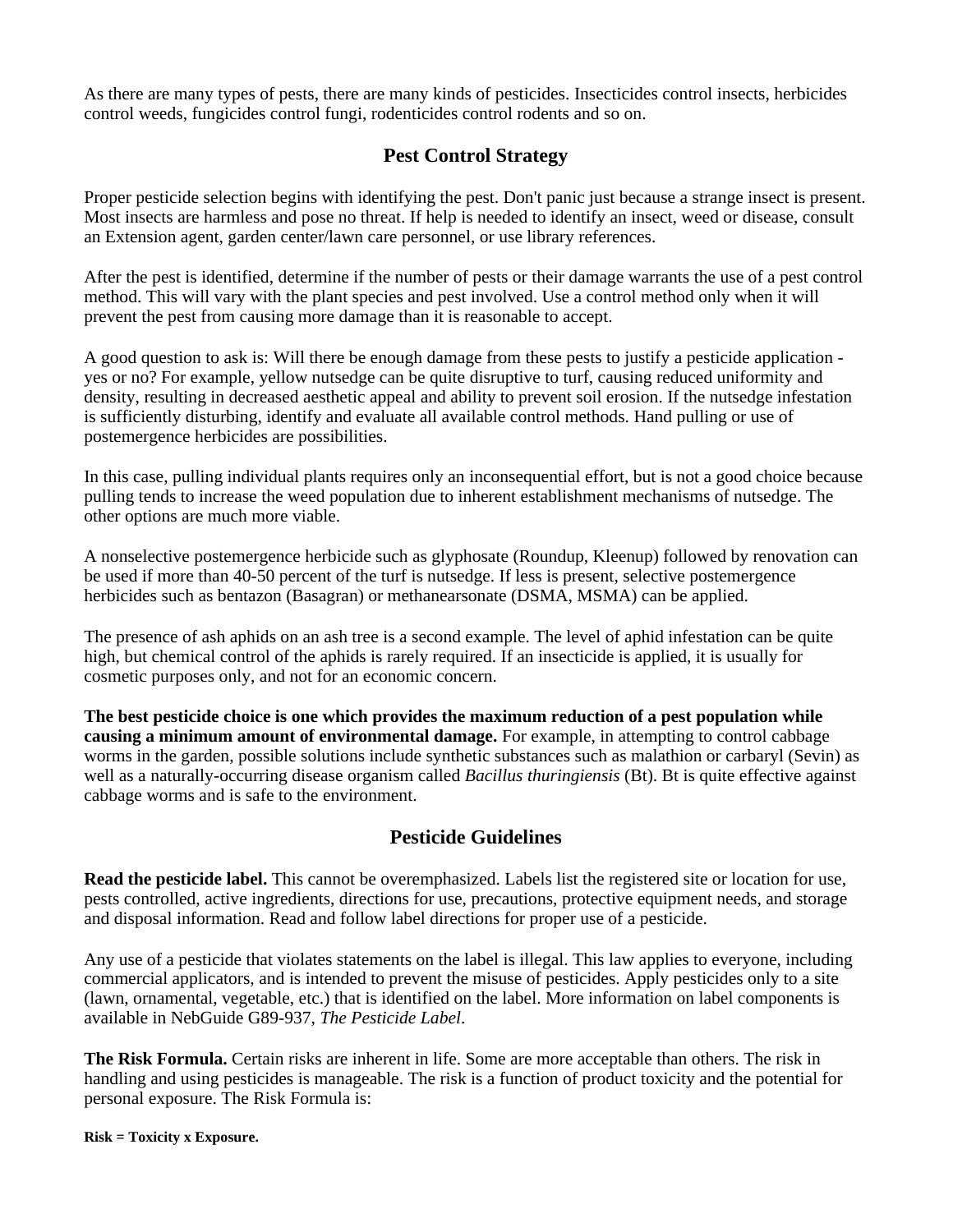Knowledge of a pesticide's toxicity and the potential for personal exposure allows a user to manage the risk. If exposure is low enough, risk can be acceptable. Note that toxicity alone does not determine the risk of using a product. The application of the Risk Formula to gasoline is an example. It is very toxic when ingested, but can be handled safely. The product's toxicity is not changed, but the risk in handling it can be managed.

No matter how toxic a substance may be, if the degree of exposure is kept low enough, risk can be maintained at an acceptable level.

#### **Pesticide Exposure**

Any measure taken to minimize pesticide entry into the body is advantageous. There are three routes of entry of a pesticide into the body: oral exposure (mouth), dermal exposure (absorption through the skin and eyes), and respiratory exposure (inhalation through the lungs). Read the label for specific protective equipment guidelines. The **Statement of Practical Treatment** on the label provides specific actions related to the method of exposure.

![](_page_3_Picture_4.jpeg)

The most common method of contact with pesticides is dermal exposure. It is also the easiest route to prevent. Good personal hygiene and protective equipment are fundamental to proper pesticide use.

Oral exposure, although not common, can be the most serious exposure because of the rapid uptake in the body. Never eat, drink or smoke while handling pesticides. Don't expose food or water to pesticides, and wash with soap and water before eating or drinking.

# **Personal Protective Equipment**

The use of personal protective equipment is essential for pesticide safety. See the label for guidelines. Protective equipment includes unlined gloves (nitrile, rubber, or neoprene). Cloth-lined garden gloves should not be worn when handling pesticides. They cannot be cleaned inside and out. Do not use common latex gloves. Pesticide carriers such as petroleum distillates, acetone, or xylene will soften latex gloves and not provide protection.

Wear rubber boots over shoes so the leather or cloth will not absorb liquid pesticide. Goggles and neoprene aprons are inexpensive and should be worn when recommended by the label.

# **Pesticide Application Equipment**

Several types of application equipment are available to the homeowner. Some examples are hose-end sprayers, drop spreaders, rotary spreaders, pressure sprayers, aerosol containers, and more.

All equipment has some limitations, making it necessary to have access to several types. The situation and specific pest problems often dictate which type of application equipment to use. Unless specifically prohibited on the label, any application method is allowed when applying pesticides. For example, a liquid lawn weed control product can be applied with a hand pump sprayer, a sprinkling can, a bottle with a trigger sprayer or a paint brush.

The chemical may also indicate the type of equipment to use. For example, most formulations of benomyl (a fungicide) are wettable powders. A wettable powder is generally incompatible with a hose-end sprayer, so benomyl should be applied with a pressure tank sprayer.

# **Protect the Environment**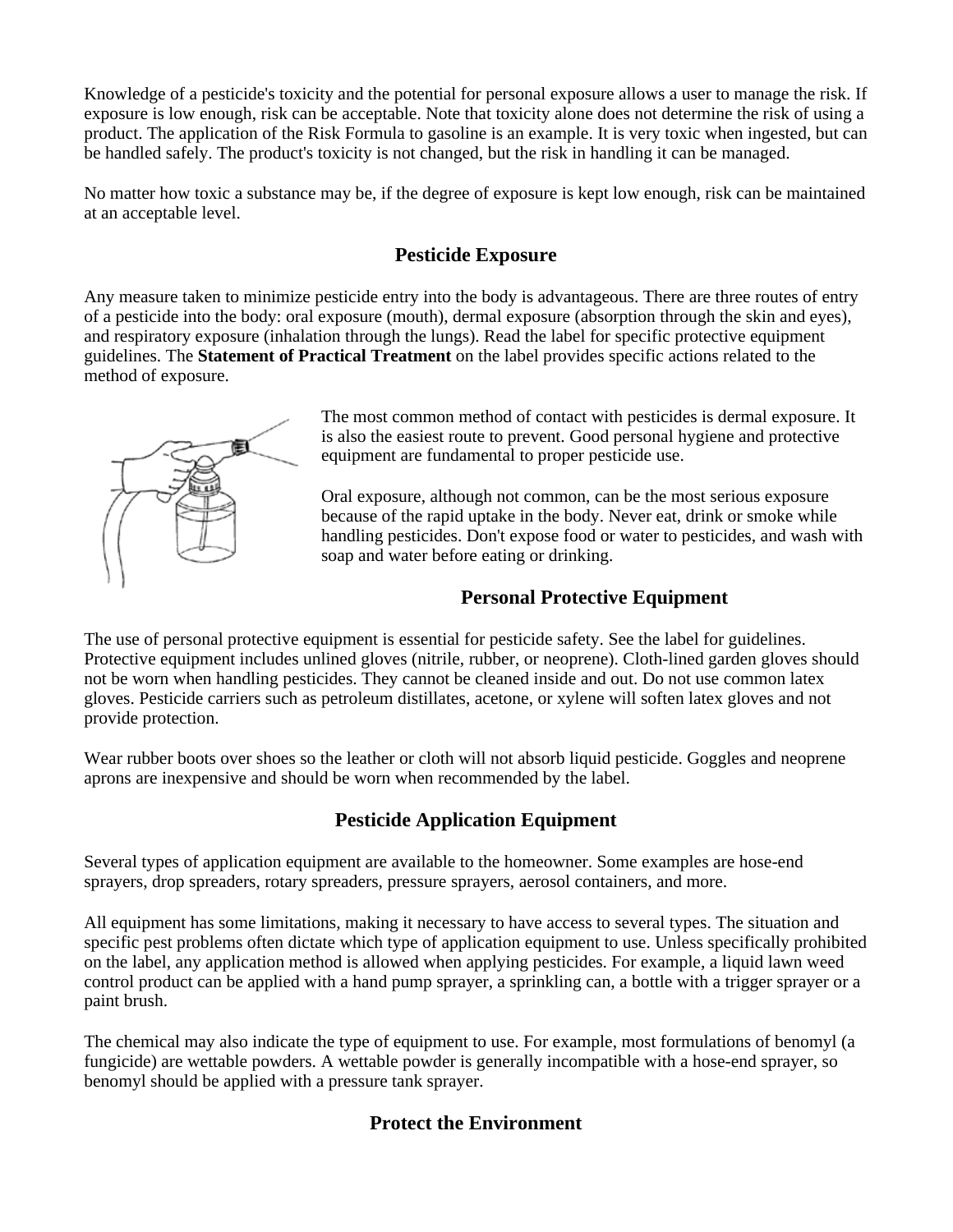Our environment is our surroundings: air, water, soil, plants and wildlife. All pesticide users have the responsibility to use pesticides correctly. Pesticides can be a tool to protect the environment when used carefully, wisely, and judiciously. Consider the following environmental factors when using pesticides:

**Temperature.** Volatility, a change in the physical state such as from liquid to gas, is influenced by temperature. It increases with increasing temperatures. Liquid lawn weed control products applied at ambient temperature above 85 degrees F have a heightened chance of volatilization, which can cause injury to nearby susceptible plants. Apply these products in the morning when air temperatures tend to be cooler.

**Rain or Irrigation.** Pesticides applied to a lawn right before substantial rain or irrigation may not be effective in controlling the target pest. As an example, a herbicide that controls growing broadleaf weeds in a lawn needs to stay in contact with the weeds' leaves after application. Rain or irrigation too soon after the herbicide application removes the product from the weed and greatly reduces its effectiveness.

Don't apply pesticides if a rain is forecast within 24 hours of application. This is especially important when spraying fungicides on fruit trees or herbicides on growing lawn weeds.

**Wind.** Wind can drift pesticides to nontarget sites. An example is a lawn herbicide that blows onto a neighbor's fruit or vegetable garden. The amount of pesticide lost from the target area and the distance it moves both increase as wind velocity increases.

A general rule of thumb is: *do not spray a pesticide when wind velocities are greater than 10 miles per hour.* Such wind is a gentle breeze that produces constant but light motion of twigs and leaves. Also, keep in mind the wind direction. Select a time when there is little wind (usually early morning) or the wind blows gently away from susceptible plants.

**Water Resources.** Once applied, a pesticide may move off the intended site if good management practices are not followed. Run-off can be caused by excessive irrigation or rain upon an area that has just received a pesticide application. A balance is often required. Some pesticides require a certain amount of water after application to move the product into the soil where it will be effective against the pest.

Run-off water (because of excess rain or irrigation) away from the application site can contaminate surface water resources. Pesticides can be moved off-site in the water solution or while attached to soil particles during soil erosion. If the soil is coarse or sandy, excess water also can move pesticides downward through the soil profile.

# **Mixing and Applying Pesticides**

**Formulations.** Mixing different kinds of pesticides may be possible, depending on the formulation of each pesticide and if not prohibited on the label. Most wettable powders can be mixed together.

Emulsifiable concentrates and wettable powders are not compatible. Mixing them can result in a sticky, cottage cheese-like substance that clogs spray nozzles.

Before mixing any quantities, test a pesticide combination by combining a small amount of each in a jar of water. Agitate the jar and observe the product. If the result has the appearance of cottage cheese or sludge, don't use that combination.

A recent trend in pesticide marketing is the ready to use (RTU) formulation, which does not require mixing or diluting before application. These low concentration formulations may be a good way for many people to apply pesticides, because dermal (skin) contact with a pesticide while mixing is the major route of exposure to people. RTU products often cost more than equivalent concentrated formulations because of the cost of transporting increased volumes of water or diluent in the commercial product.